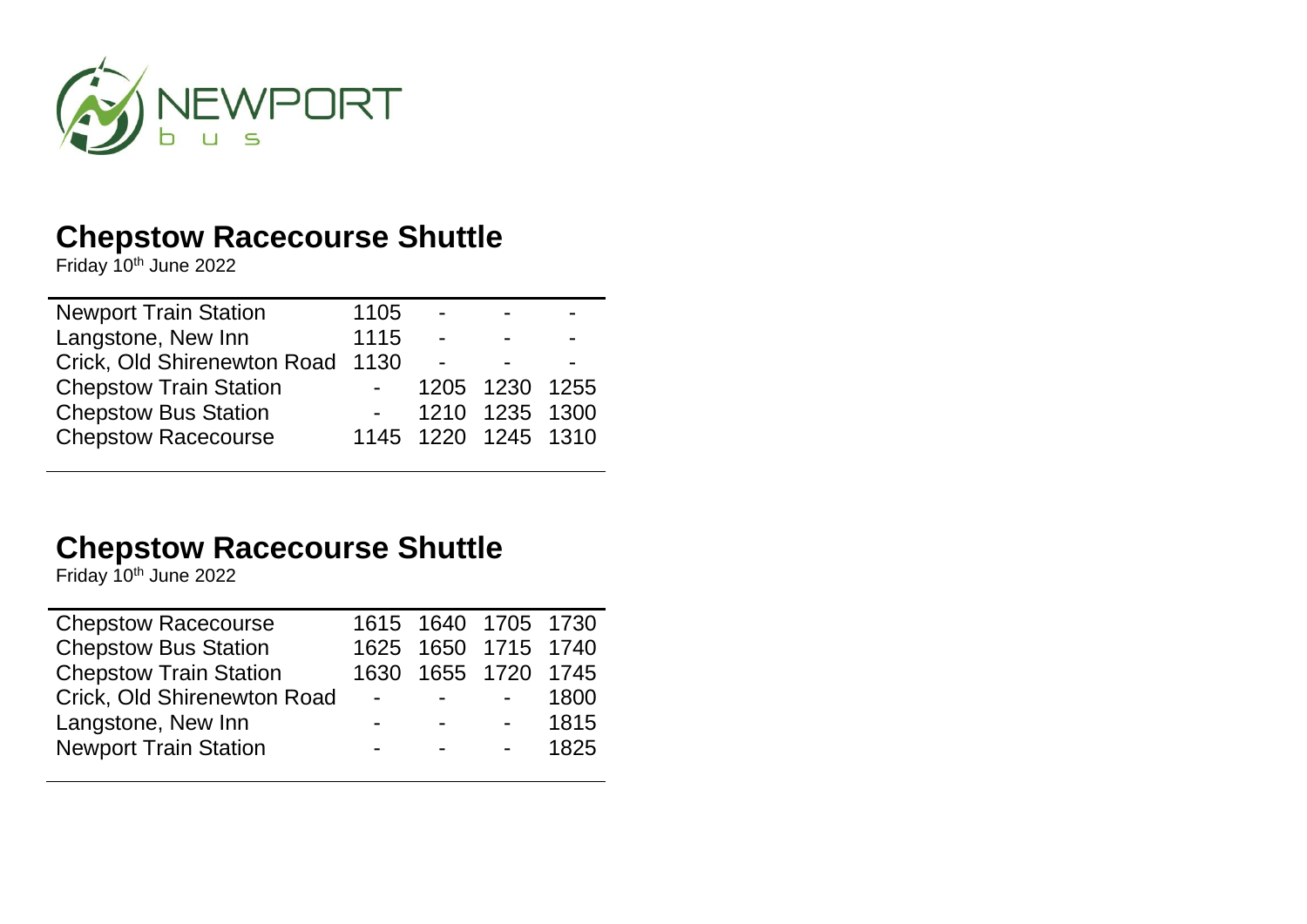

Monday 20<sup>th</sup> June 2022

| <b>Newport Train Station</b>     | 1105            | $\overline{\phantom{a}}$ | $\sim$         |        |
|----------------------------------|-----------------|--------------------------|----------------|--------|
| Langstone, New Inn               | 1115            | $\overline{\phantom{a}}$ | -              | $\sim$ |
| Crick, Old Shirenewton Road 1130 |                 | $\blacksquare$           | -              |        |
| <b>Chepstow Train Station</b>    | $\sim$ 10 $\pm$ |                          | 1205 1230 1255 |        |
| <b>Chepstow Bus Station</b>      |                 |                          | 1210 1235 1300 |        |
| <b>Chepstow Racecourse</b>       |                 | 1145 1220 1245 1310      |                |        |

# **Chepstow Racecourse Shuttle**

Monday 20<sup>th</sup> June 2022

| <b>Chepstow Racecourse</b>    |                | 1600 1625 1650 1715               |                              |          |
|-------------------------------|----------------|-----------------------------------|------------------------------|----------|
| <b>Chepstow Bus Station</b>   |                | 1610 1635 1700 1725               |                              |          |
| <b>Chepstow Train Station</b> |                | 1615 1640 1705 1730               |                              |          |
| Crick, Old Shirenewton Road   | $\sim$         | and the state of the state of the |                              | 1745     |
| Langstone, New Inn            | $\blacksquare$ | <b>Contract Contract</b>          | $\sim 10^{-10}$ km s $^{-1}$ | 1800     |
| <b>Newport Train Station</b>  | $\blacksquare$ | $\sim$ 100 $\sim$                 |                              | $- 1810$ |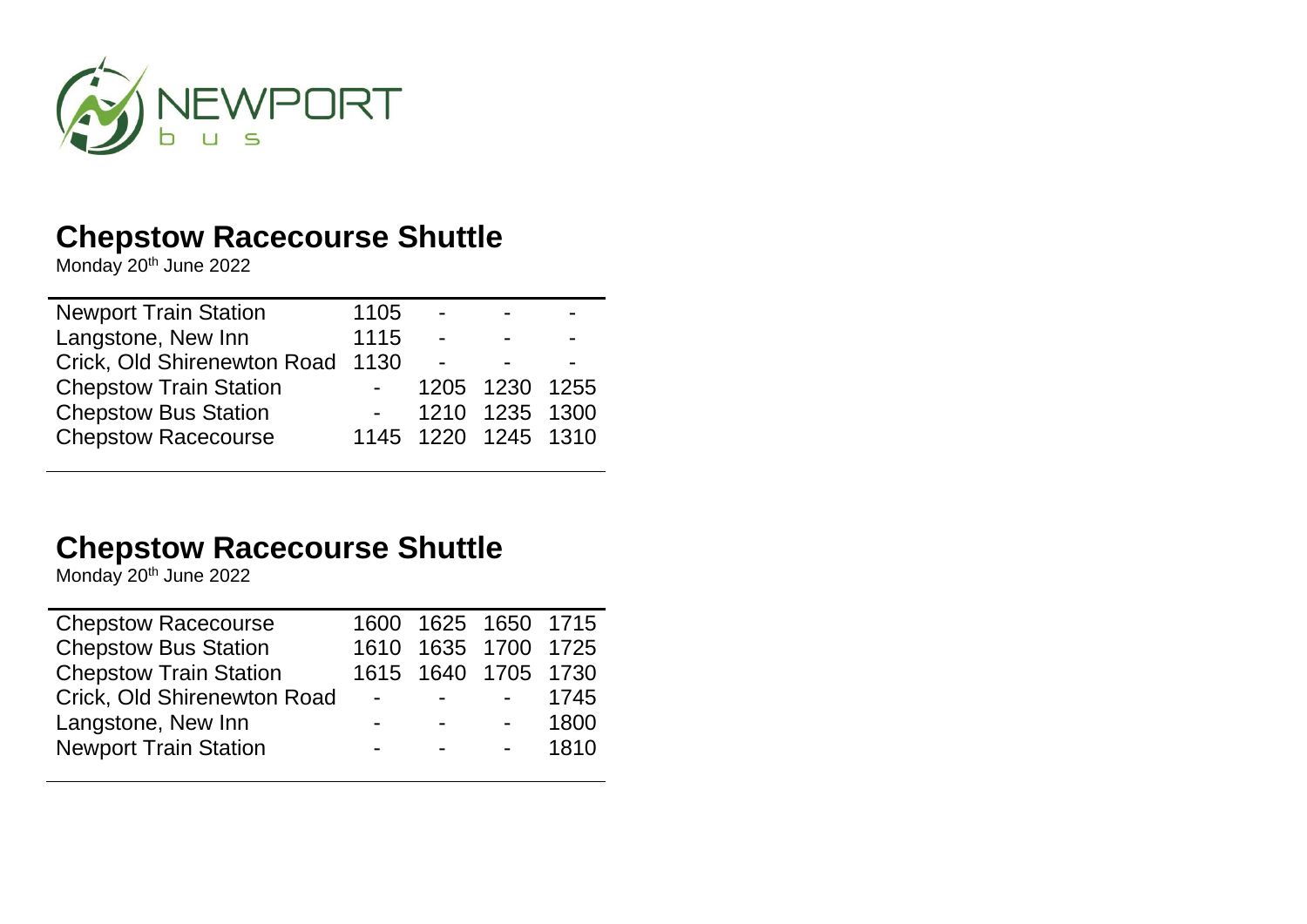

Tuesday 28th June 2022 \*FREE SERVICE\*\*

| <b>Newport Train Station</b>     | 1450       | $\sim$                   | $\sim$         |                     |  |
|----------------------------------|------------|--------------------------|----------------|---------------------|--|
| Langstone, New Inn               | 1500       | $\sim$                   | $\blacksquare$ |                     |  |
| Crick, Old Shirenewton Road 1515 |            | $\sim$                   |                |                     |  |
| <b>Chepstow Train Station</b>    | $\sim 100$ |                          |                | 1540 1605 1630 1655 |  |
| <b>Chepstow Bus Station</b>      |            |                          |                | 1545 1610 1635 1700 |  |
| <b>Chepstow Racecourse</b>       |            | 1530 1555 1620 1645 1710 |                |                     |  |

## **Chepstow Racecourse Shuttle**

Tuesday 28th June 2022 \*FREE SERVICE\*\*

| <b>Chepstow Racecourse</b>    |                          | 1950 2015 2040 2105               |                               |         |
|-------------------------------|--------------------------|-----------------------------------|-------------------------------|---------|
| <b>Chepstow Bus Station</b>   |                          | 2000 2025 2050 2115               |                               |         |
| <b>Chepstow Train Station</b> |                          | 2005 2030 2055 2120               |                               |         |
| Crick, Old Shirenewton Road   | $\sim$ $-$               | and the state of the state of the |                               | 2135    |
| Langstone, New Inn            | $\blacksquare$           | <b>Contract Contract</b>          | $\mathbf{m}$ and $\mathbf{m}$ | 2150    |
| <b>Newport Train Station</b>  | $\overline{\phantom{0}}$ | $\sim$ 100 $\mu$                  |                               | $-2200$ |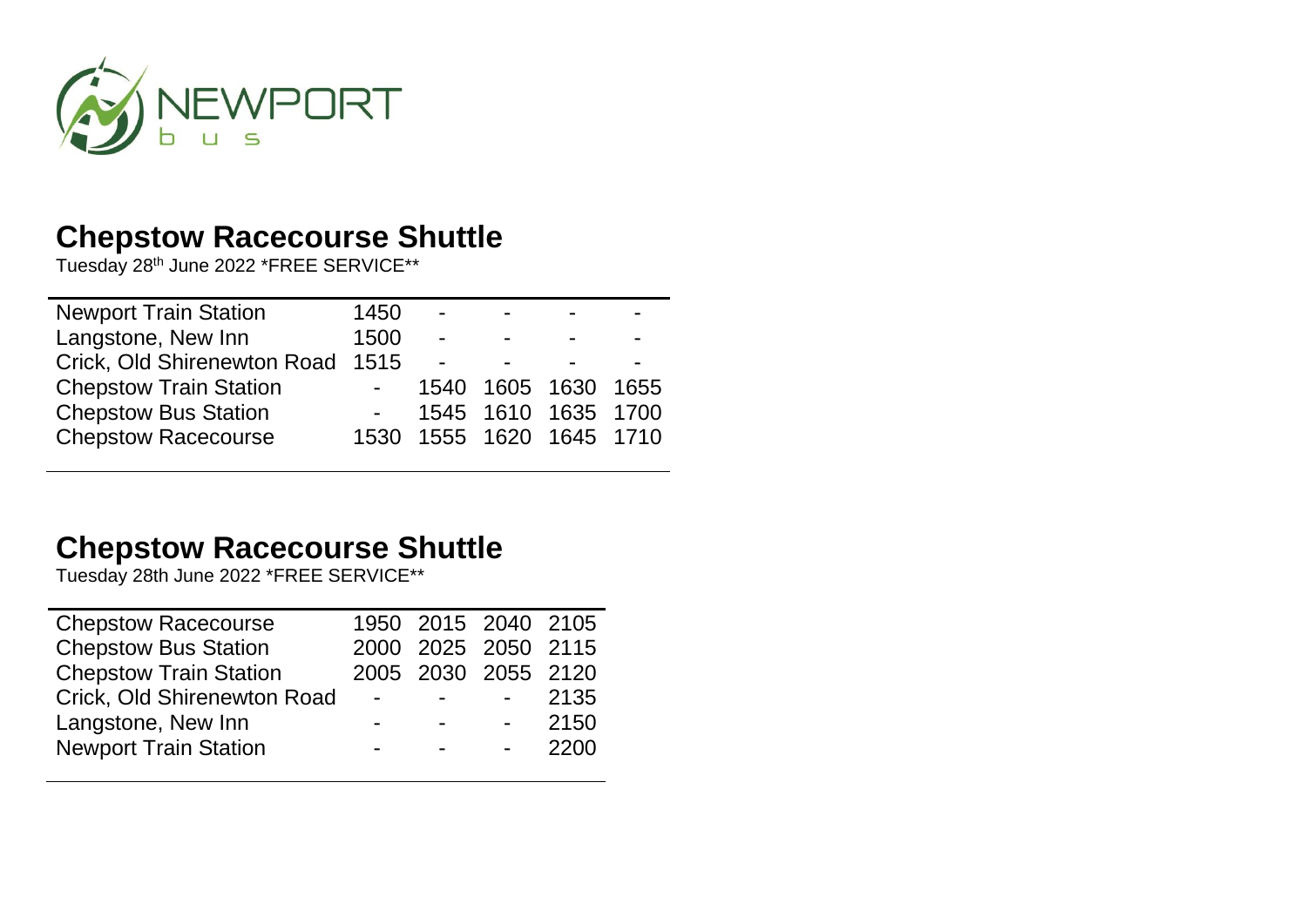

Friday 8th July 2022

| <b>Newport Train Station</b>     | 1600 | <b>Service</b> | <b>Contract Contract</b> | <b>Contract Contract Contract</b>   | $\blacksquare$                  | $\sim$                           |                                              |  |
|----------------------------------|------|----------------|--------------------------|-------------------------------------|---------------------------------|----------------------------------|----------------------------------------------|--|
| Langstone, New Inn               | 1610 | $\sim$         | <b>Contract Contract</b> | <b>Contract Contract Contract</b>   | $\blacksquare$                  | $\sim$                           |                                              |  |
| Crick, Old Shirenewton Road 1625 |      | $\sim$ $-$     | <b>Contract Contract</b> | $\sim 10^{-10}$ and $\sim 10^{-10}$ | the contract of the contract of | <b>Service Contract Contract</b> |                                              |  |
| <b>Chepstow Train Station</b>    |      |                |                          |                                     |                                 |                                  | 1650 1705 1720 1735 1750 1805 1820 1835      |  |
| <b>Chepstow Bus Station</b>      |      |                |                          |                                     |                                 |                                  | - 1655 1710 1725 1740 1755 1810 1825 1840    |  |
| <b>Chepstow Racecourse</b>       |      |                |                          |                                     |                                 |                                  | 1640 1705 1720 1735 1750 1805 1820 1835 1850 |  |

## **Chepstow Racecourse Shuttle**

Friday 8th July 2022

| <b>Chepstow Racecourse</b>    |                                        |  | 2045 2100 2115 2130 2145 2215 2230 2245 2300 2315 |  |                         |
|-------------------------------|----------------------------------------|--|---------------------------------------------------|--|-------------------------|
| <b>Chepstow Bus Station</b>   |                                        |  | 2055 2110 2125 2140 - 2225 2240 2255 2210         |  | $\sim$                  |
| <b>Chepstow Train Station</b> |                                        |  | 2100 2115 2130 2145 - 2230 2245 2300 2315         |  | $\sim 100$ km s $^{-1}$ |
| Crick, Old Shirenewton Road   |                                        |  | <u>- - - - 2200 - - - - -</u>                     |  | 2330                    |
| Langstone, New Inn            | with the company of the company of     |  | $-2215$ $    2345$                                |  |                         |
| <b>Newport Train Station</b>  | with the company of the company of the |  | - 2225 - - - - - 2355                             |  |                         |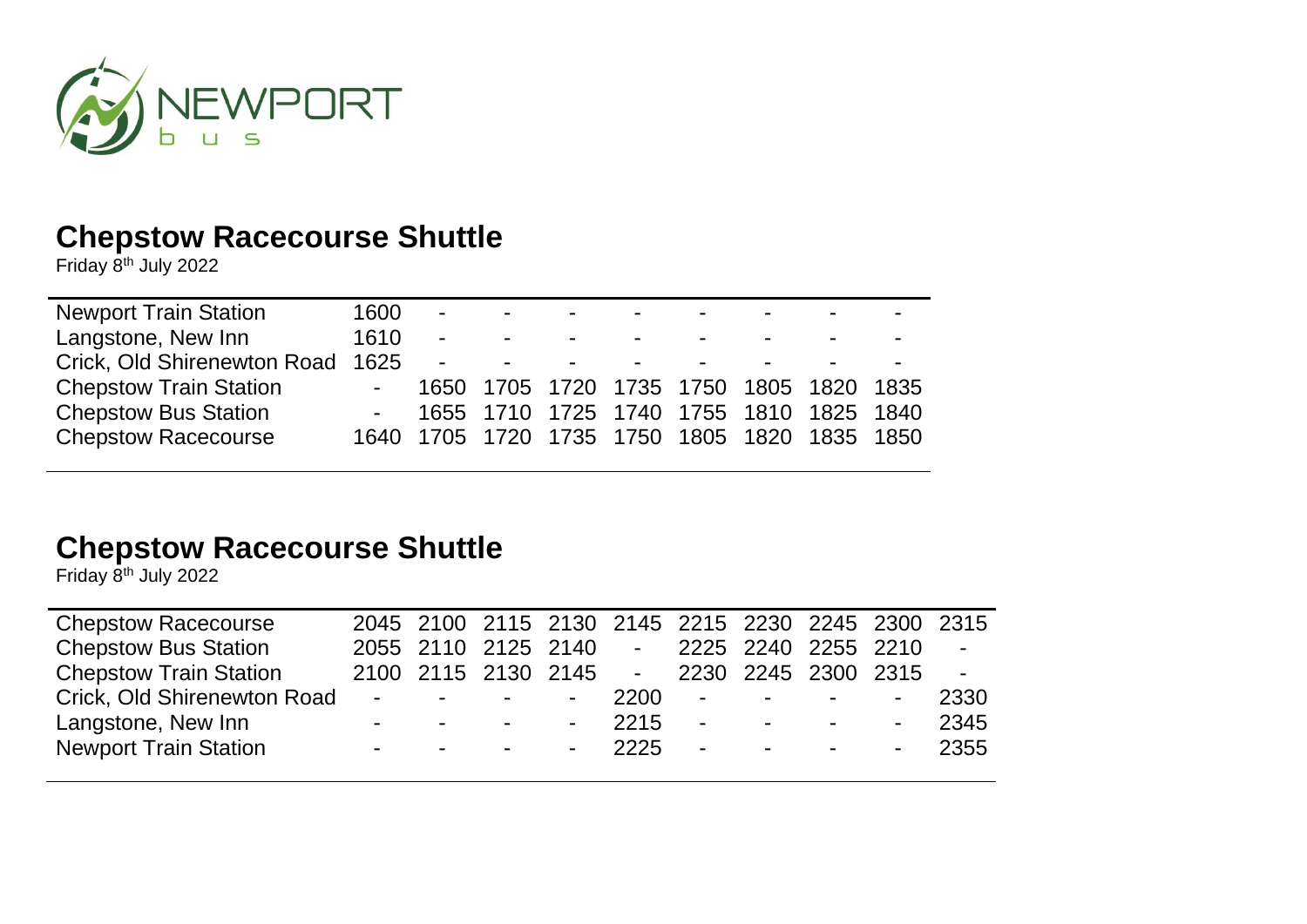

Thursday 14th July 2022

| <b>Newport Train Station</b>  | 1135       | $\blacksquare$ |                          |  |
|-------------------------------|------------|----------------|--------------------------|--|
| Langstone, New Inn            | 1145       | $\overline{a}$ | $\blacksquare$           |  |
| Crick, Old Shirenewton Road   | 1200       | $\blacksquare$ |                          |  |
| <b>Chepstow Train Station</b> | $\sim 100$ |                | 1225 1250 1315 1340      |  |
| <b>Chepstow Bus Station</b>   |            |                | 1230 1255 1320 1345      |  |
| <b>Chepstow Racecourse</b>    |            |                | 1215 1240 1305 1330 1355 |  |
|                               |            |                |                          |  |

#### **Chepstow Racecourse Shuttle**

Thursday 14th July 2022

| <b>Chepstow Racecourse</b>    |                      | 1545 1610 1635 1700               |                                |         |
|-------------------------------|----------------------|-----------------------------------|--------------------------------|---------|
| <b>Chepstow Bus Station</b>   |                      | 1555 1620 1645 1710               |                                |         |
| <b>Chepstow Train Station</b> |                      | 1600 1625 1650 1715               |                                |         |
| Crick, Old Shirenewton Road   | $\sim 100$ m $^{-1}$ | and the state of the state of the |                                | 1730    |
| Langstone, New Inn            | $\blacksquare$       | <b>Contract Contract</b>          | $\Delta \sim 100$ km s $^{-1}$ | 1745    |
| <b>Newport Train Station</b>  | $\blacksquare$       | $\blacksquare$                    |                                | $-1755$ |